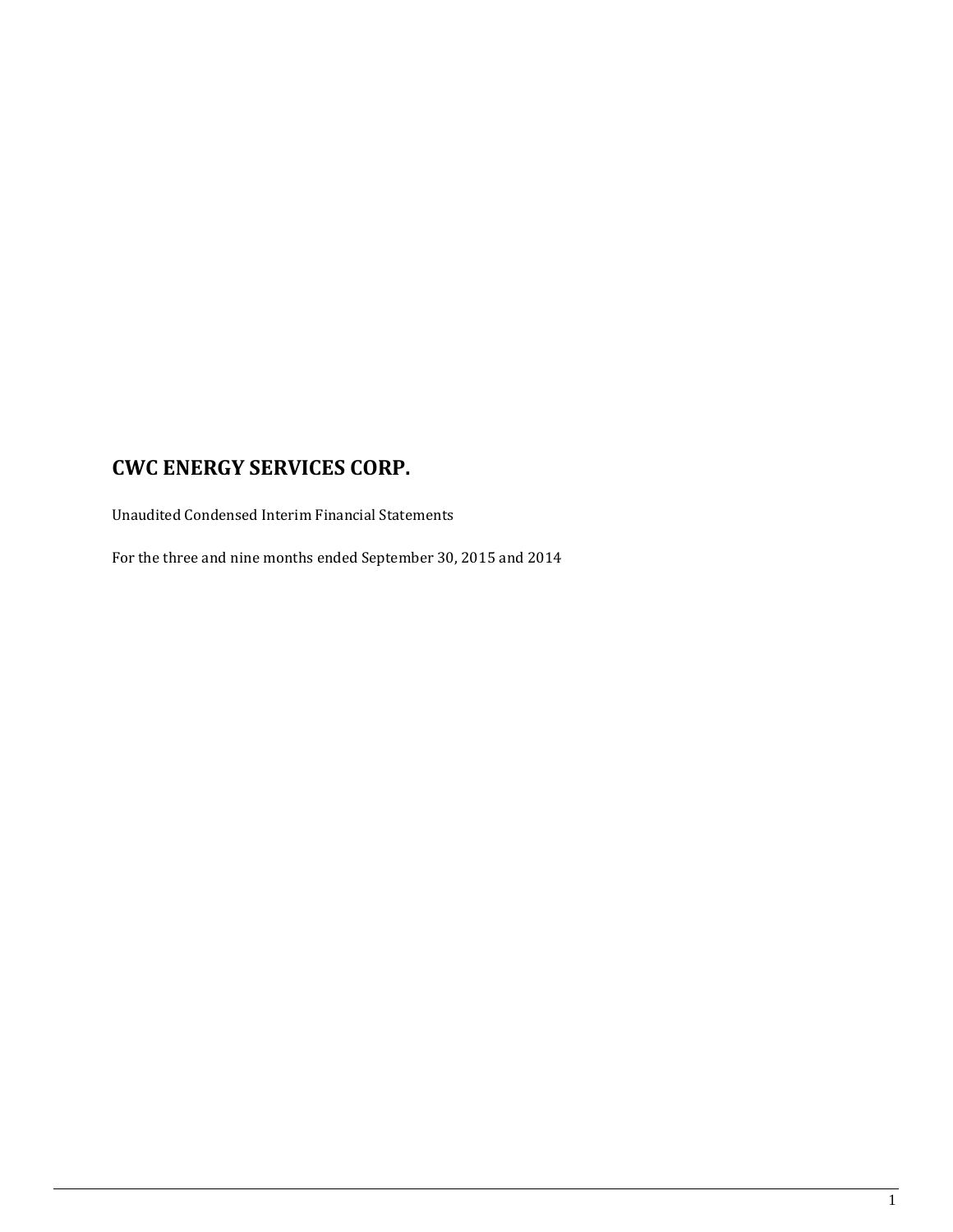# **CWC ENERGY SERVICES CORP. STATEMENTS OF FINANCIAL POSITION**

# As at September 30, 2015 and December 31, 2014

(unaudited)

|                                                       |                | September 30,      | December 31,  |
|-------------------------------------------------------|----------------|--------------------|---------------|
| Stated in thousands of Canadian dollars               | Note           | 2015               | 2014          |
|                                                       |                |                    |               |
| <b>ASSETS</b>                                         |                |                    |               |
| Current<br>Cash                                       |                | \$<br>$\mathbf{2}$ | \$<br>69      |
| Accounts receivable                                   |                | 17,603             | 34,826        |
|                                                       |                | 2,157              | 2,335         |
| Inventory                                             |                | 713                | 1,175         |
| Prepaid expenses and deposits<br>Assets held for sale | 5              | 685                |               |
|                                                       |                | 21,160             |               |
|                                                       |                |                    | 38,405        |
| Property and equipment                                | 6              | 213,934            | 218,910       |
| Intangibles                                           |                | 1,152              | 1,390         |
| Goodwill                                              | $\overline{7}$ |                    | 16,648        |
|                                                       |                | \$<br>236,246      | \$<br>275,353 |
|                                                       |                |                    |               |
| <b>LIABILITIES</b>                                    |                |                    |               |
| Current                                               |                |                    |               |
| Accounts payable and accrued liabilities              |                | \$<br>5,016        | \$<br>13,064  |
| Dividend payable                                      | 9(f)           | 723                | 4,738         |
| Current portion of long-term debt                     | 8              | 198                | 201           |
|                                                       |                | 5,937              | 18,003        |
|                                                       |                |                    |               |
| Deferred tax liability                                | 10             | 19,485             | 19,180        |
| Long-term debt                                        | 8              | 57,321             | 65,465        |
|                                                       |                | 82,743             | 102,648       |
|                                                       |                |                    |               |
| <b>SHAREHOLDERS' EQUITY</b>                           |                |                    |               |
| Share capital                                         | 9              | 226,256            | 219,677       |
| Contributed surplus                                   |                | 6,703              | 6,546         |
| Deficit                                               |                | (79, 456)          | (53, 518)     |
|                                                       |                | 153,503            | 172,705       |
|                                                       |                |                    |               |
|                                                       |                | \$<br>236,246      | \$<br>275,353 |
| Subsequent event                                      | 14             |                    |               |

*See accompanying notes to the financial statements.*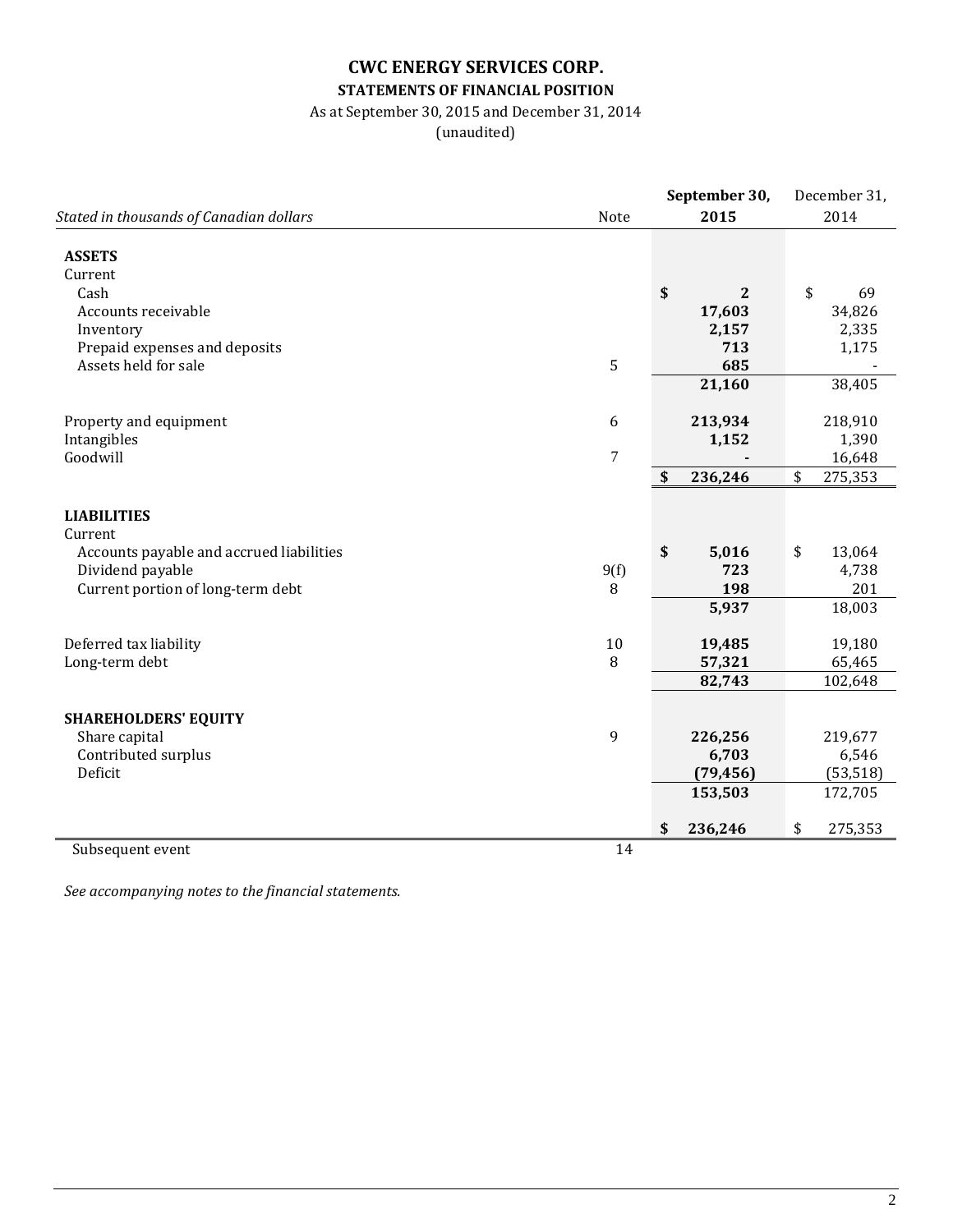# **STATEMENTS OF COMPREHENSIVE INCOME (LOSS)**

For the three and nine months ended September 30, 2015 and 2014

(unaudited)

|                                                                     |      |    | <b>Three months ended</b><br>September 30 |    | Nine months ended |                           |           |    |        |
|---------------------------------------------------------------------|------|----|-------------------------------------------|----|-------------------|---------------------------|-----------|----|--------|
|                                                                     |      |    |                                           |    |                   | September 30              |           |    |        |
| Stated in thousands of Canadian dollars except per<br>share amounts | Note |    | 2015                                      |    | 2014              |                           | 2015      |    | 2014   |
| Revenue                                                             |      | \$ | 21,135                                    | \$ | 38,846            | $\boldsymbol{\mathsf{s}}$ | 62,473    | \$ | 97,707 |
| <b>Expenses</b>                                                     | 13   |    |                                           |    |                   |                           |           |    |        |
| Direct operating expenses                                           |      |    | 14,191                                    |    | 24,356            |                           | 42,121    |    | 64,895 |
| Selling and administrative expenses                                 |      |    | 3,265                                     |    | 4,604             |                           | 10,642    |    | 12,294 |
| Stock based compensation                                            |      |    | 234                                       |    | 498               |                           | 808       |    | 1,135  |
| Finance costs                                                       | 8    |    | 545                                       |    | 588               |                           | 1,644     |    | 1,554  |
| <b>Transaction costs</b>                                            |      |    |                                           |    |                   |                           |           |    | 788    |
| Depreciation and amortization                                       |      |    | 4,277                                     |    | 5,708             |                           | 11,739    |    | 13,794 |
| Loss (gain) on disposal of equipment                                |      |    | (63)                                      |    | (129)             |                           | 251       |    | (242)  |
| Impairment of goodwill and assets held for sale                     |      |    | 17,322                                    |    |                   |                           | 17,322    |    |        |
|                                                                     |      |    | 39,771                                    |    | 35,625            |                           | 84,527    |    | 94,218 |
| Net (loss) income before income taxes                               |      |    | (18, 636)                                 |    | 3,221             |                           | (22, 054) |    | 3,489  |
| Deferred income tax expense (recovery)                              | 10   |    | (533)                                     |    | 975               |                           | 305       |    | 1,180  |
|                                                                     |      |    |                                           |    |                   |                           |           |    |        |
| Net (loss) income and comprehensive (loss)<br>income                |      | S  | (18, 103)                                 | \$ | 2,246             | \$                        | (22, 359) | \$ | 2,309  |
|                                                                     |      |    |                                           |    |                   |                           |           |    |        |
| (Loss) income per share                                             |      |    |                                           |    |                   |                           |           |    |        |
| Basic and diluted                                                   |      | \$ | (0.06)                                    | \$ | 0.01              | \$                        | (0.08)    | \$ | 0.01   |

*See accompanying notes to the financial statements.*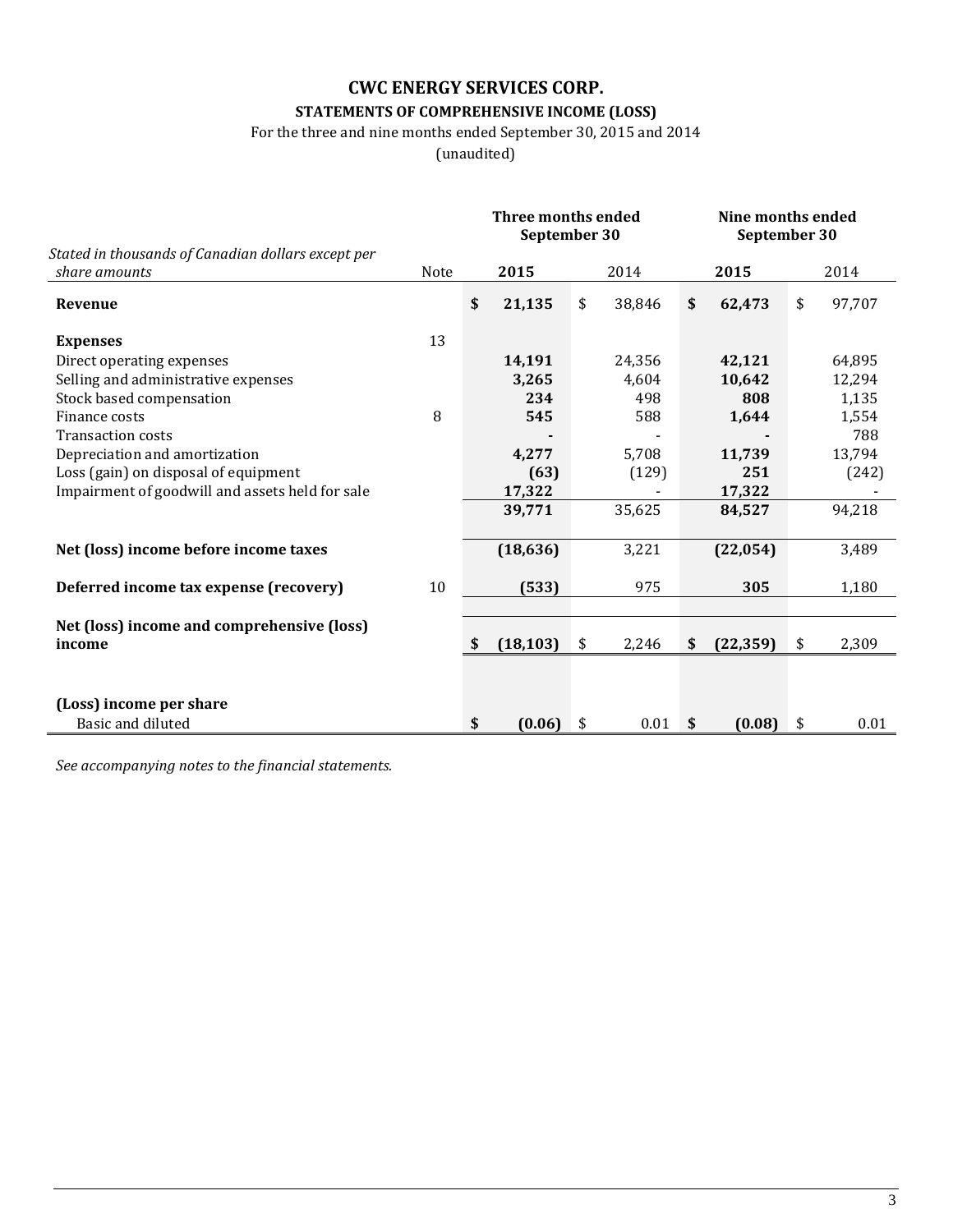# **CWC ENERGY SERVICES CORP. STATEMENTS OF CHANGES IN EQUITY**

For the nine months ended September 30, 2015 and 2014

(unaudited)

| Stated in thousands of Canadian dollars<br>except share amounts |      | Number of<br><b>Shares</b> | <b>Share</b> | Contributed    | <b>Deficit</b>  | <b>Total</b> |
|-----------------------------------------------------------------|------|----------------------------|--------------|----------------|-----------------|--------------|
|                                                                 | Note |                            | Capital      | <b>Surplus</b> |                 | Equity       |
| Balance - January 1, 2014                                       |      | 155,323,066                | \$108,184    | \$<br>6,056    | \$<br>(22,896)  | \$<br>91,344 |
| Net income and comprehensive income                             |      |                            |              |                | 2,309           | 2,309        |
| Stock based compensation expense                                | 9(c) |                            |              | 1,018          |                 | 1,018        |
| Issued common shares for acquisition                            |      | 80,785,158                 | 84,017       |                |                 | 84,017       |
| Issued for cash                                                 |      | 34,270,000                 | 27,323       |                |                 | 27,323       |
| Exercise of stock options                                       | 9(c) | 80,000                     | 62           | (25)           |                 | 37           |
| Settlement of restricted share units                            | 9(d) | 58,333                     | 44           | (44)           |                 |              |
| Cancellation of common shares purchased                         |      |                            |              |                |                 |              |
| under normal course issuer bid                                  |      | (597, 500)                 | (484)        | (71)           |                 | (555)        |
| Dividends declared                                              | 9(f) |                            |              |                | (12, 342)       | (12, 342)    |
| Balance - September 30, 2014                                    |      | 269,919,057                | \$219,146    | \$<br>6,934    | \$<br>(32, 929) | \$193,151    |
|                                                                 |      |                            |              |                |                 |              |
|                                                                 |      |                            |              |                |                 |              |
| Balance - January 1, 2015                                       |      | 270,762,224                | \$219,677    | \$<br>6,546    | \$ (53,518)     | \$172,705    |
| Net loss and comprehensive loss                                 |      |                            |              |                | (22, 359)       | (22, 359)    |
| Stock based compensation expense                                | 9(c) |                            |              | 797            |                 | 797          |
| Exercise of stock options                                       | 9(c) | 2,630,002                  | 1,181        | (523)          |                 | 658          |
| Settlement of restricted share units                            | 9(d) | 120,000                    | 117          | (117)          |                 |              |
| Issued common shares under dividend                             |      |                            |              |                |                 |              |
| reinvestment and stock dividend plans                           | 9(f) | 15,791,436                 | 5,281        |                |                 | 5,281        |
| Dividends declared                                              | 9(f) |                            |              |                | (3,579)         | (3,579)      |
| Balance - September 30, 2015                                    |      | 289,303,662                | \$226,256    | \$<br>6,703    | \$(79, 456)     | \$153,503    |

*See accompanying notes to the financial statements.*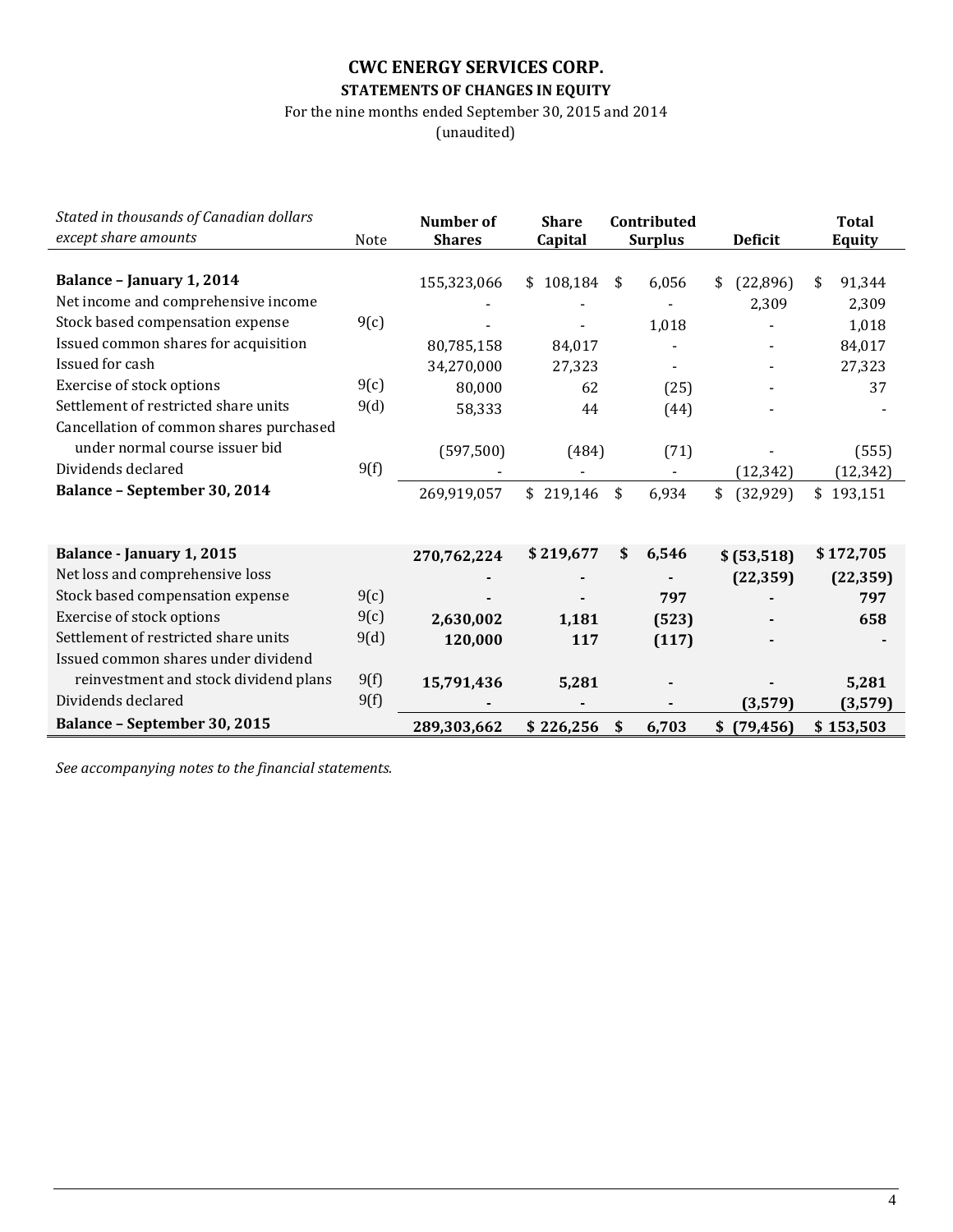# **STATEMENTS OF CASH FLOWS**

For the three and nine months ended September 30, 2015 and 2014

(unaudited)

|                                                 |      |                    | <b>Three months ended</b><br>September 30 | Nine months ended<br>September 30 |             |  |
|-------------------------------------------------|------|--------------------|-------------------------------------------|-----------------------------------|-------------|--|
| Stated in thousands of Canadian dollars         | Note | 2015               | 2014                                      | 2015                              | 2014        |  |
| <b>Operating activities:</b>                    |      |                    |                                           |                                   |             |  |
| Net (loss) income                               |      | \$(18, 103)        | $\sqrt{2}$<br>2,246                       | $$$ $(22,359)$                    | \$<br>2,309 |  |
| Adjustments for:                                |      |                    |                                           |                                   |             |  |
| Stock based compensation expense                | 9(c) | 234                | 498                                       | 808                               | 1,135       |  |
| Finance costs                                   |      | 545                | 588                                       | 1,644                             | 1,554       |  |
| Depreciation                                    |      | 4,277              | 5,708                                     | 11,739                            | 13,794      |  |
| Impairment of goodwill and assets held for sale |      | 17,322             |                                           | 17,322                            |             |  |
| Loss (gain) on disposal of equipment            |      | (63)               | (129)                                     | 251                               | (242)       |  |
| Deferred income tax expense (recovery)          | 10   | (533)              | 975                                       | 305                               | 1,180       |  |
|                                                 |      | 3,679              | 9,886                                     | 9,710                             | 19,730      |  |
| Changes in non-cash working capital balances    | 11   | (7, 573)           | (7, 395)                                  | 9,753                             | 5,843       |  |
| Operating cash flow                             |      | (3,894)            | 2,491                                     | 19,463                            | 25,573      |  |
|                                                 |      |                    |                                           |                                   |             |  |
| <b>Investing activities:</b>                    |      |                    |                                           |                                   |             |  |
| Acquisition of Ironhand Drilling Inc.           |      |                    |                                           |                                   | (18, 189)   |  |
| Purchase of equipment                           |      | (1,250)            | (12, 244)                                 | (8, 394)                          | (19, 488)   |  |
| Proceeds on disposal of equipment               |      | 238                | 6,484                                     | 395                               | 7,468       |  |
| Investing cash flow                             |      | (1, 012)           | (5,760)                                   | (7,999)                           | (30, 209)   |  |
|                                                 |      |                    |                                           |                                   |             |  |
| <b>Financing activities:</b>                    |      |                    |                                           |                                   |             |  |
| Increase (repayment) of long-term debt          |      | 5,814              | 9,014                                     | (8,068)                           | (10, 214)   |  |
| Interest paid                                   |      | (481)              | (545)                                     | (1, 472)                          | (1, 438)    |  |
| Finance costs paid                              |      |                    |                                           | (200)                             | (229)       |  |
| Finance lease repayments                        |      | (60)               | (68)                                      | (170)                             | (178)       |  |
| Common shares issued for cash                   |      |                    |                                           |                                   | 26,848      |  |
| Common shares issued on exercise of options     | 9(c) |                    |                                           | 658                               | 37          |  |
| Common shares repurchased for cancellation      | 9(b) |                    | (555)                                     |                                   | (555)       |  |
| Dividends paid                                  | 9(f) | (432)              | (4, 734)                                  | (2, 279)                          | (9, 782)    |  |
| Financing cash flow                             |      | 4,841              | 3,112                                     | (11, 531)                         | 4,489       |  |
|                                                 |      |                    |                                           |                                   |             |  |
| Decrease in cash during the period              |      | (65)               | (157)                                     | (67)                              | (147)       |  |
| Cash, beginning of period                       |      | 67                 | 212                                       | 69                                | 202         |  |
| Cash, end of period                             |      | \$<br>$\mathbf{2}$ | \$<br>55                                  | \$<br>$\mathbf{2}$                | \$<br>55    |  |

*See accompanying notes to the financial statements*.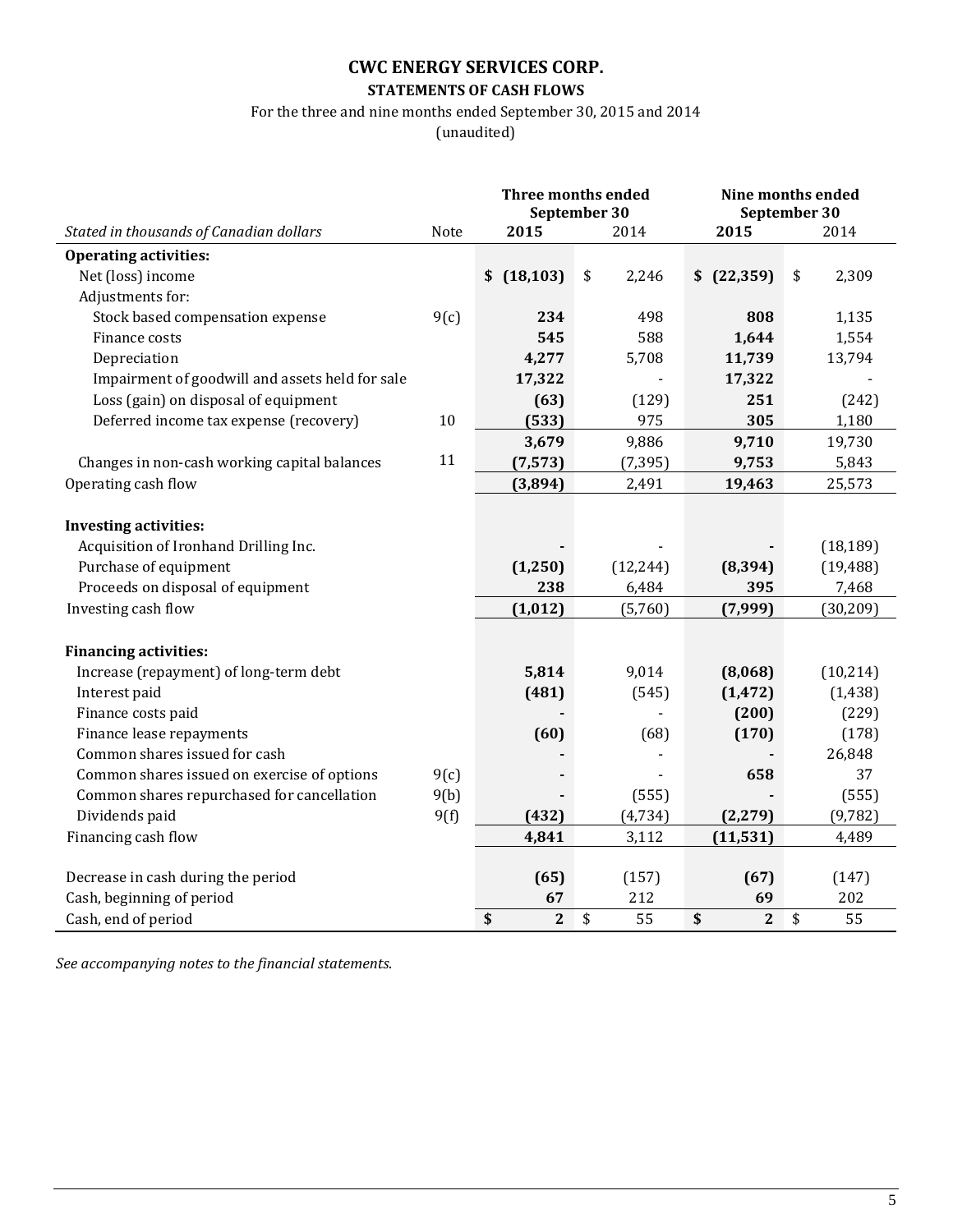NOTES TO THE FINANCIAL STATEMENTS For the three and nine months ended September 30, 2015 and 2014 *Stated in thousands of Canadian dollars except share and per share amounts*

### **1. Reporting entity**

CWC Energy Services Corp. ("CWC" or the "Company") is incorporated under the *Business Corporations Act* (Alberta). The address of the Company's head office is Suite 610, 205 –  $5<sup>th</sup>$  Avenue SW, Calgary, Alberta, Canada. The Company is an oilfield services company providing drilling and production services to oil and gas exploration and development companies throughout the Western Canadian Sedimentary Basin ("WCSB"). The Company's common stock is listed and traded on the TSX Venture Exchange under the symbol CWC. Additional information regarding CWC's business is available in CWC's most recent Annual Information Form available on SEDAR at [www.sedar.com,](http://www.sedar.com/) on the Company's websit[e www.cwcenergyservices.com,](http://www.cwcenergyservices.com/) or by contacting the Company at the address noted above.

### **2. Basis of presentation**

### (a) Statement of compliance

These condensed interim financial statements have been prepared in accordance with IAS 34 *Interim Financial Reporting* and do not include all the information required for full annual financial statements.

These condensed interim financial statements were approved by the Board of Directors on November 24, 2015.

#### (b) Use of estimates and judgments

The preparation of the condensed interim financial statements requires management to make judgments, estimates and assumptions that affect the application of accounting policies and the report amounts of assets and liabilities, income and expense. Actual results may differ from these estimates.

In preparing these condensed interim financial statements, the significant judgments made by management in applying the Company's accounting policies and the key sources of estimation uncertainty were the same as those that applied to the financial statements as at and for the year ended December 31, 2014.

(c) Comparative figures

Certain comparative amounts have been reclassified to conform to the current period's presentation.

### **3. Significant accounting policies**

The accounting policies applied by the Company in these interim financial statements are the same as those applied by the Company in its financial statements as at and for the year ended December 31, 2014. These unaudited interim financial statements should be read in conjunction with the audited financial statements and notes thereto for the year ended December 31, 2014 as filed on SEDAR.

#### **4. Seasonality of operations**

The Company's operations are located in Western Canada. The ability to move heavy equipment safely and efficiently in Western Canadian oil and natural gas fields is dependent on weather conditions. Activity levels during the first quarter are typically the most robust as the frost creates a stable ground mass that allows for easy access to well sites and easier drilling and service rig movement. The second quarter is traditionally the slowest due to road bans during spring break-up. When winter's frost leaves the ground, it renders many secondary roads incapable of supporting the weight of heavy equipment until they have thoroughly dried out. Road bans during this time restrict service and support equipment access to well sites. The third quarter has more activity as the summer months are typically drier than the second quarter. The fourth quarter is again quite active as winter temperatures freeze the ground once more maximizing site access. However, there may be temporary halts to operations in extreme cold weather when the temperature falls below -35C.

#### <span id="page-5-0"></span>**5. Assets held for sale**

Assets held for sale totaling \$685 (December 31, 2014: NIL) are comprised of equipment related to the production services segment. The Company has developed plans and entered into agreements to dispose of this equipment within the next year. The assets related to these agreements have been reclassified from property, plant and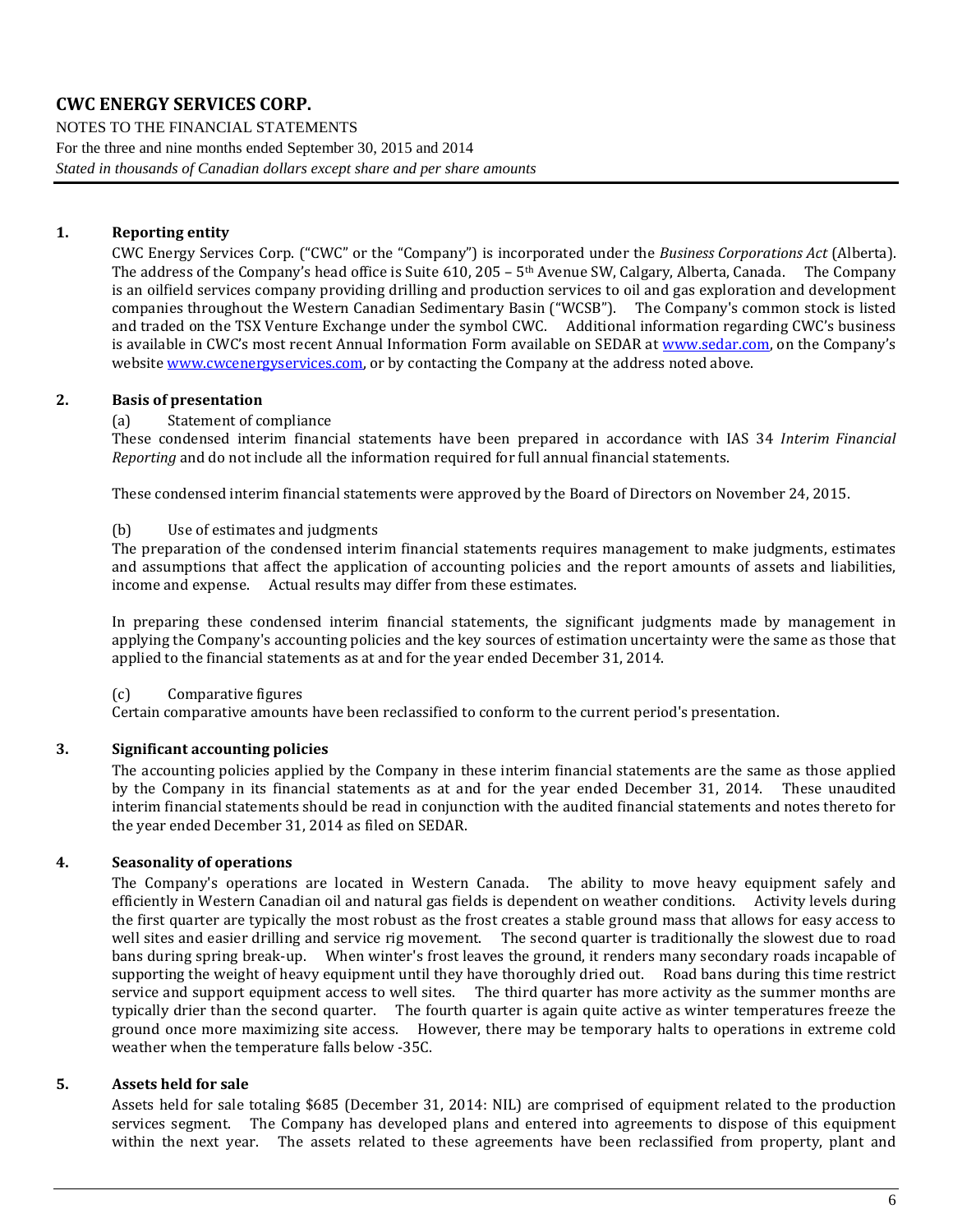NOTES TO THE FINANCIAL STATEMENTS For the three and nine months ended September 30, 2015 and 2014 *Stated in thousands of Canadian dollars except share and per share amounts*

> equipment to current assets held for sale and are measured at the lower of their carrying amount and fair value less costs to sell. An impairment loss of \$674 was recognized as a result of reclassifying the equipment.

### <span id="page-6-0"></span>**6. Property and equipment**

|                                 | <b>Production</b><br>Contract |           |               |    |              |               |
|---------------------------------|-------------------------------|-----------|---------------|----|--------------|---------------|
|                                 | drilling                      |           | services      |    | <b>Other</b> |               |
|                                 |                               | equipment | equipment     |    | equipment    | <b>Total</b>  |
| Costs                           |                               |           |               |    |              |               |
| Balance, December 31, 2014      | \$                            | 104,749   | \$<br>205,233 | \$ | 1,638        | \$<br>311,620 |
| Additions                       |                               | 4,207     | 4,284         |    | 25           | 8,516         |
| Disposals                       |                               | (515)     | (965)         |    | (5)          | (1, 485)      |
| Transfers                       |                               | (56)      | (4, 633)      |    | 143          | (4, 546)      |
| Balance, September 30, 2015     |                               | 108,385   | 203,919       |    | 1,801        | 314,105       |
| <b>Accumulated depreciation</b> |                               |           |               |    |              |               |
| Balance, December 31, 2014      |                               | 4,543     | 86,825        |    | 1,342        | 92,710        |
| Depreciation                    |                               | 3,020     | 8,359         |    | 122          | 11,501        |
| <b>Disposals</b>                |                               | (57)      | (782)         |    | (1)          | (840)         |
| Transfers                       |                               | 14        | (3,214)       |    |              | (3,200)       |
| Balance, September 30, 2015     |                               | 7,520     | 91,188        |    | 1,463        | 100,171       |
| Net book value                  |                               |           |               |    |              |               |
| Balance, December 31, 2014      |                               | 100,206   | \$<br>118,408 | \$ | 296          | \$<br>218,910 |
| Balance, September 30, 2015     | \$                            | 100,865   | \$<br>112,731 | \$ | 338          | \$<br>213,934 |

At September 30, 2015, property and equipment includes equipment under finance leases which are recorded at cost totaling \$969 (December 31, 2014: \$887), less accumulated depreciation of \$608 (December 31, 2014: \$476).

Transfers include assets with a net book value of \$1,346 that were transferred to assets held for sale during the period (see note 5).

### <span id="page-6-1"></span>**7. Goodwill impairment**

The Company reviews the carrying value of its long-lived assets at each reporting period for indicators of impairment. During the period ended September 30, 2015 the Corporation determined that low commodity prices and its impact on the current and future business and industry activity levels was an indicator of impairment and performed a comprehensive assessment of the carrying values of property, plant and equipment, goodwill and intangibles for the contract drilling and production services cash generating units.

The recoverable amount of each CGU was based on value in use, estimated using discounted cash flows based on historical results and incorporates the Company's most recent 2015 and 2016 internal forecasts. The fair value of measurement was categorized as Level 3 fair value based on the inputs in the valuation technique used.

The key assumptions used in the estimation of the recoverable amount are set out below. The values assigned to the key assumptions represent management's assessment of future trends in the relevant industries and have been based on historical data from both external and internal sources.

|                                                                  | 2015  |
|------------------------------------------------------------------|-------|
| After tax discount rate                                          | 13.7% |
| Terminal value growth rate                                       | 2.5%  |
| Forecasted Earnings Before Interest Taxes Depreciation and       |       |
| Amortization ("EBITDA") growth rate (average of next five years) | 24.2% |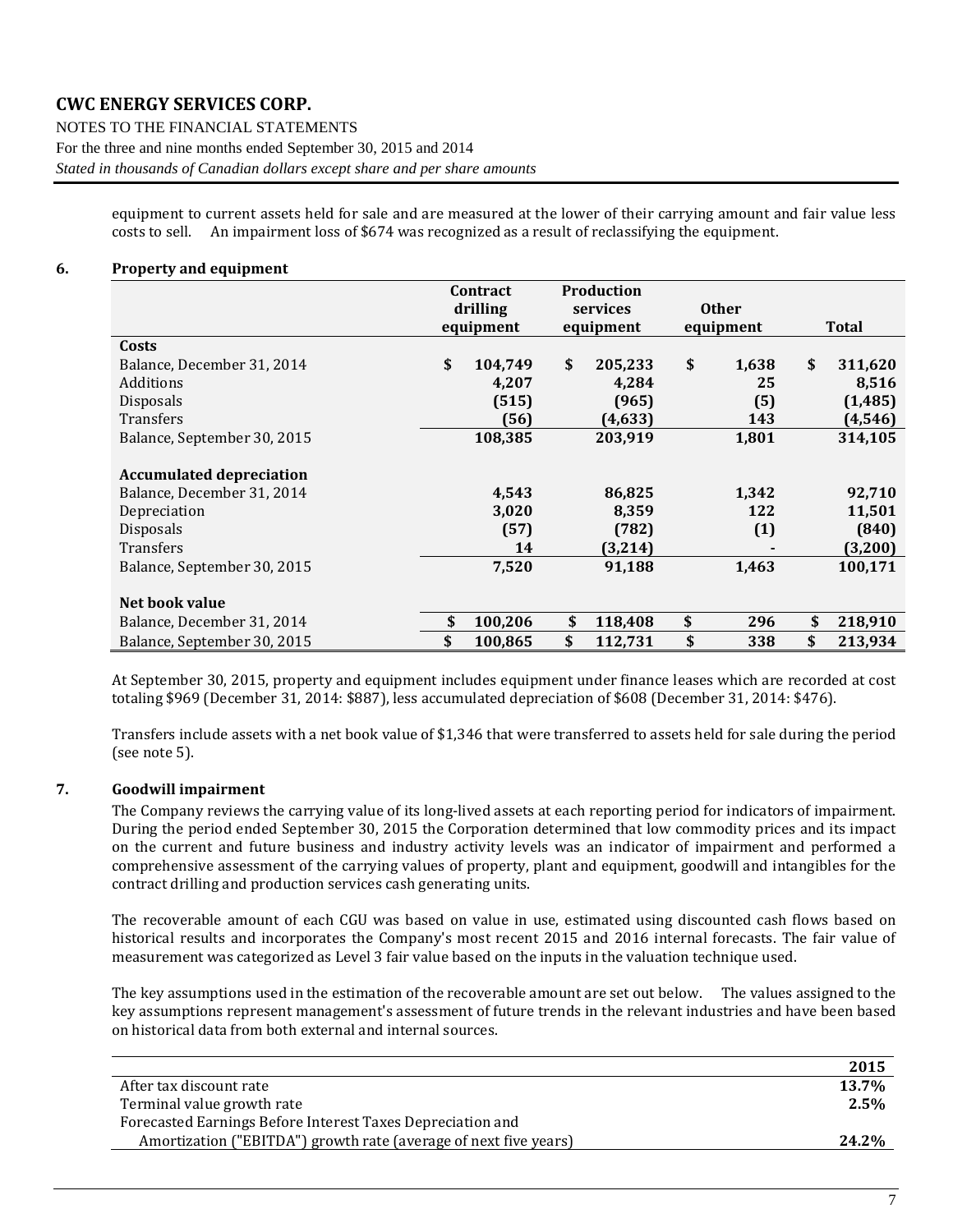NOTES TO THE FINANCIAL STATEMENTS For the three and nine months ended September 30, 2015 and 2014 *Stated in thousands of Canadian dollars except share and per share amounts*

> The discount rate was a post-tax measure estimated based on the historical industry average weighted average cost of capital, with a possible debt leveraging of 30% at a market interest rate of 3.0%. The pre-tax discount rate is approximately 17.2%.

> The cash flow projections included specific estimates for five years and a terminal growth rate thereafter. The terminal growth rate was determined based on management's estimate of the long-term compound annual EBITDA growth rate, consistent with the assumptions that a market participant would make.

Forecasted EBITDA was estimated taking into account past experience, adjusted as follows:

- revenue growth was projected taking into account the significant reduction in contract drilling activity levels in 2015 which is expected to continue through 2016;
- revenue growth from drilling rig activity was projected to rebound beginning in 2017, returning to historical levels in 2018 and beyond, taking into account the Contract Drilling's segment history of having above industry average utilizations; and
- revenue growth from pricing (rate per day) was projected to increase beginning in 2017 consistent with activity improvement.

The results of the test indicated a goodwill impairment of the Contract Drilling CGU at September 30, 2015 of \$16,648.

### <span id="page-7-0"></span>**8. Loans and borrowings**

The following table provides information with respect to amounts included in the statement of financial position related to loans and borrowings:

|                                                                                      | September 30,<br>2015        | December 31,<br>2014 |                        |
|--------------------------------------------------------------------------------------|------------------------------|----------------------|------------------------|
| Current liabilities:                                                                 |                              |                      |                        |
| Current portion of finance lease liabilities                                         | \$<br>198                    | \$                   | 201                    |
|                                                                                      | \$<br>198                    | \$                   | 201                    |
| Non-current liabilities:<br>Bank Loan<br>Finance lease liabilities<br>Financing fees | \$<br>57,588<br>168<br>(435) | \$                   | 65,657<br>215<br>(407) |
|                                                                                      | 57,321                       |                      | 65,465                 |
|                                                                                      |                              |                      |                        |
| Total loans and borrowings                                                           | 57,519                       |                      | 65,666                 |

The Company has a credit facility with a syndicate of four Canadian financial institutions (the "Credit Facility"). The Credit Facility provides the Company with a \$100 million extendible revolving term facility (the "Bank Loan") and other credit instruments. The Bank Loan is for a committed term until June 21, 2017 (the "Maturity Date"). No principal payments are required under the Bank Loan until the Maturity Date, at which time any amounts outstanding are due and payable. The Company may, on an annual basis, request the Maturity Date be extended for a period not to exceed three years from the date of the request. If a request for an extension is not approved by the banking syndicate, the Maturity Date will remain unchanged.

The Bank Loan bears interest based on a sliding scale pricing grid tied to the Company's trailing Consolidated Debt to Consolidated EBITDA(1) ratio from a minimum of the bank's prime rate plus 0.75% to a maximum of the bank's prime rate plus 2.75% or from a minimum of the bankers acceptances rate plus a stamping fee of 1.75% to a maximum of the bankers acceptances rate plus a stamping fee of 3.75%. Standby fees under the Bank Loan range between 0.39% and 0.84%. Interest and fees under the Bank Loan is payable monthly. The Company has the option to borrow funds denominated in either Canadian or United States dollars under the Credit Facility. Borrowings under the Bank Loan are limited to an aggregate of 75% of accounts receivable outstanding less than 90 days plus 60% of the net book value of property and equipment less certain priority payables. As at September 30, 2015, \$100 million was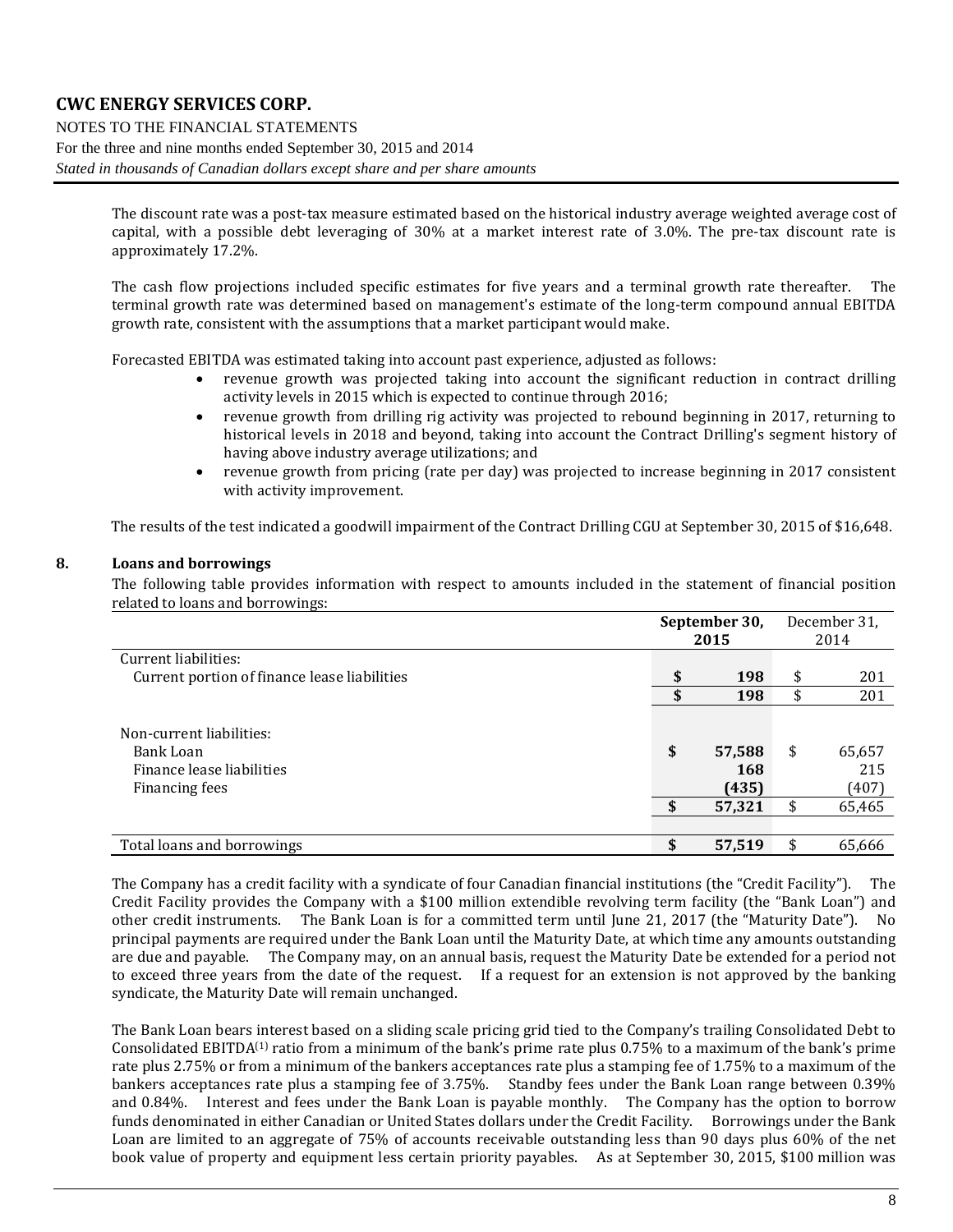### **CWC ENERGY SERVICES CORP.** NOTES TO THE FINANCIAL STATEMENTS For the three and nine months ended September 30, 2015 and 2014 *Stated in thousands of Canadian dollars except share and per share amounts*

available for immediate borrowing under the \$100 million Bank Loan facility and \$57.6 million was outstanding (December 31, 2014: \$65.7 million). The Bank Loan has an accordion feature which provides the Company with an ability to increase the maximum borrowings to up to \$125 million, subject to the approval of the lenders. The Ba ability to increase the maximum borrowings to up to \$125 million, subject to the approval of the lenders. Loan is secured by a security agreement covering all of the assets of the Company and a first charge Security Interest covering all assets of the Company. Effective September 30, 2015, the applicable rates under the Bank Loan are: bank prime rate plus 1.5%, bankers acceptances rate plus a stamping fee of 2.5%, and standby fee rate of 0.57%.

Under the terms of the Credit Facility, the Company is required to comply with the following financial covenants:

|                                                                                         |                     | Actual        |
|-----------------------------------------------------------------------------------------|---------------------|---------------|
|                                                                                         | Covenant limits     | Sept 30, 2015 |
| Consolidated Debt <sup>(2)</sup> to Consolidated EBITD $A^{(1)}$                        | $3.00:1.00$ or less | 2.49:1.00     |
| Consolidated Debt $(2)$ to Capitalization $(3)$                                         | $0.50:1.00$ or less | 0.27:1.00     |
| Consolidated Adjusted Cash $Flow(4)$ to Consolidated Finance Obligations <sup>(5)</sup> | $1.15:1.00$ or more | 9.21:1.00     |

(1) Consolidated EBITDA is calculated as net income plus finance costs, plus current and deferred income taxes, plus depreciation, plus stock based compensation, plus any non recurring losses or impairment losses, minus any non recurring gain, plus any expenses related to corporate or business acquisitions with all amounts being for the twelve month period ended the calculation date. EBITDA is adjusted to reflect the inclusion of material acquisitions or material dispositions on a pro forma basis for the twelve month period ended the calculation date.

(2) Consolidated Debt is calculated as total loans and borrowings as shown in the schedule above adjusted to remove any financing fees included. (3) Capitalization is calculated as Consolidated Debt plus Shareholders' Equity as at the calculation date.

(4) Consolidated Adjusted Cash Flow is calculated as Consolidated EBITDA minus amounts paid for transaction costs, dividends or share repurchases in the twelve month period ended the calculation date.

(5) Consolidated Finance Obligations is calculated as finance costs plus scheduled principal payments on debt including scheduled principal payments under finance leases minus accretion of finance fees included in finance costs for the twelve month period ended the calculation date.

Subsequent to quarter end, in November 2015, the Company reached an agreement with its banking syndicate to, among other things, amend the Consolidated Debt to Consolidated EBITDA covenant limit to 5.00:1.00 for December 31, 2015; 5.25:1.00 for March 31 and June 30, 2016; 5.50:1.00 for September 30, 2016; 5.00:1.00 for December 31, 2016 and returns to 3.00:1.00 for March 31, 2017 and thereafter. See not[e 14.](#page-15-0)

Obligations under finance leases are primarily for leased automobiles with an expected term of three years and a one year minimum term. Interest rates on finance leases are specific to each leased asset, are fixed for the lease term and vary between 4.5% and 5.3% per annum.

Financing fees consist of commitment fees and legal expenses relating to the Credit Facility and are being amortized using the effective interest rate method over the term of the Credit Facility. Financing fees of \$173 were amortized and included in finance costs during the nine months ended September 30, 2015 (year ended December 31, 2014: \$158).

### <span id="page-8-0"></span>**9. Share capital**

(a) Authorized

Unlimited number of Common voting shares without par value. Unlimited number of Preferred shares without par value.

(b) Normal course issuer bid

The Company has a program to purchase its common shares from time to time in accordance with the normal course issuer bid procedures under Canadian securities laws. Pursuant to the issuer bid, CWC is allowed to purchase for cancellation up to 14,229,807 of its issued and outstanding common shares at prevailing market prices on the TSX Venture Exchange or other recognized marketplaces during the twelve month period ending May 21, 2016. There were no purchases made under the NCIB in the first nine months of 2015. For the year ended December 31, 2014, 1,091,000 shares for consideration of \$941 including commissions were purchased under the NCIB.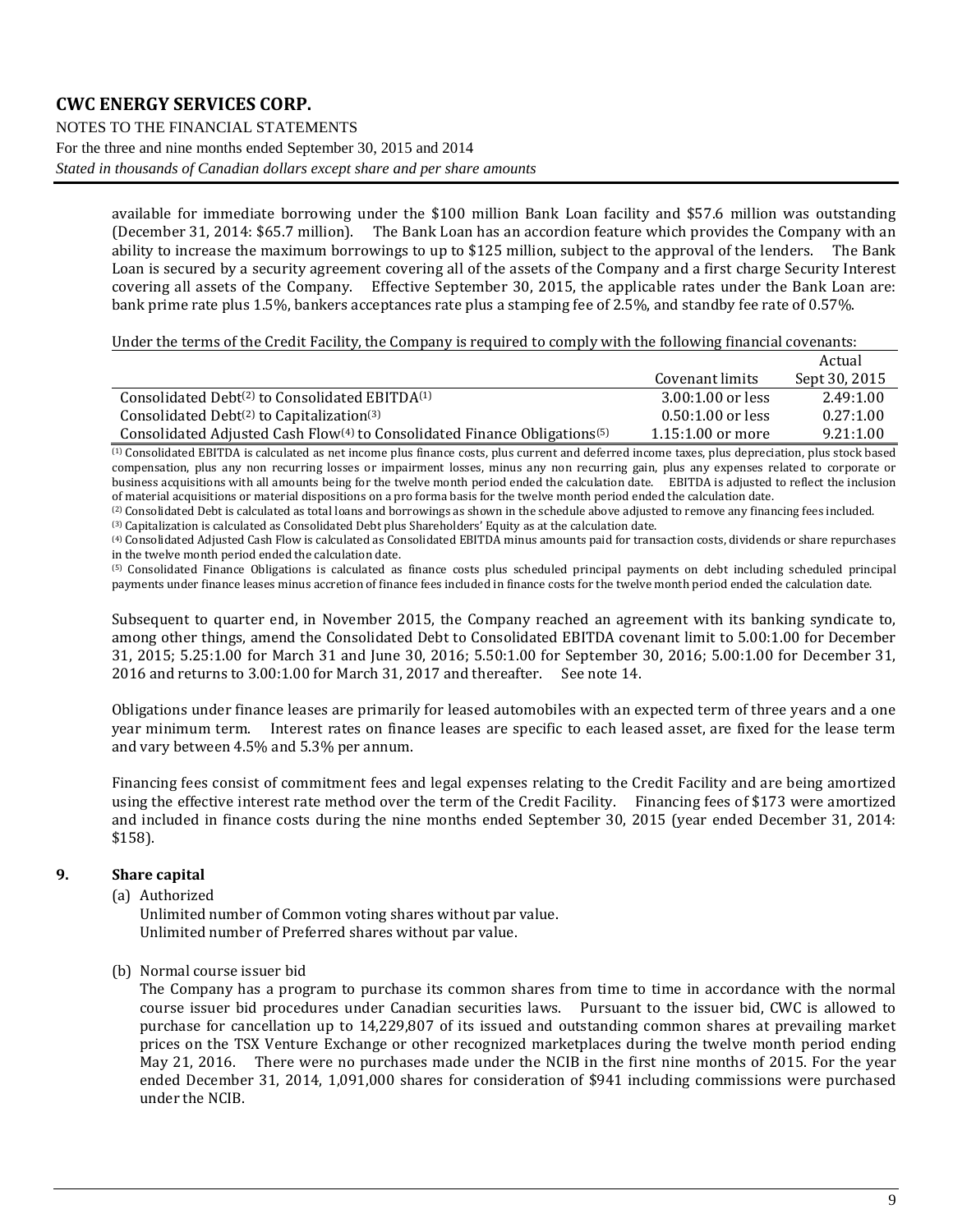NOTES TO THE FINANCIAL STATEMENTS For the three and nine months ended September 30, 2015 and 2014 *Stated in thousands of Canadian dollars except share and per share amounts*

#### (c) Stock options

The following table summarizes changes in the number of stock options outstanding:

|                               |                   | Weighted average |
|-------------------------------|-------------------|------------------|
|                               | Number of options | exercise price   |
| Balance at December 31, 2014  | 13,020,012        | 0.54             |
| Exercised for common shares   | (2,630,002)       | 0.25             |
| Forfeited                     | (1,565,010)       | 0.36             |
| Balance at September 30, 2015 | 8,825,000         | 0.66             |

For the three months ended September 30, 2015, stock-based compensation expense relating to stock options totaled \$84 (three months ended September 30, 2014: \$226). For the nine months ended September 30, 2015, stock-based compensation expense relating to stock options totaled \$355 (nine months ended September 30, 2014: \$388).

The Company has a Dividend Bonus Plan whereby holders of vested and in-the-money stock options receive a payment equal to the declared dividend amount. A portion of the dividend bonus is treated as stock based compensation while the remainder is recorded as a dividend. For the three months ended September 30, 2015, stock-based compensation relating to the dividend bonus plan totaled \$0 (three months ended September 30, 2014: \$40). For the nine months ended September 30, 2015, stock based compensation relating to the dividend bonus plan totaled \$11 (nine months ended September 30, 2014: \$116).

### (d) Restricted share units

The following table summarizes information about RSU's outstanding as at September 30, 2015:

|                       |                 | Weighted average       | Weighted         |                 |
|-----------------------|-----------------|------------------------|------------------|-----------------|
|                       | Number of RSU's | remaining life (years) | average exercise | Number of RSU's |
| Issue date fair value | outstanding     | contractual            | price $(\$)$     | exercisable     |
| $$0.30 - 1.04$        | 1,945,000       | 1.7                    | n/a              | -               |

For the three months ended September 30, 2015, stock-based compensation expense relating to RSU's totaled \$140 (three months ended September 30, 2014: \$232). For the nine months ended September 30, 2015, stock-based compensation expense relating to RSU's totaled \$442 (nine months ended September 30, 2014: \$630).

For the nine months ended September 30, 2015, 120,000 RSU's were exercised (September 30, 2014: 58,333), 75,000 RSU's were forfeited (September 30, 2014: NIL) and 75,000 RSU's were issued (September 30, 2014: 465,000 issued).

#### (e) Per share amounts

The following table reconciles the common shares used in computing per share amounts for the periods noted:

|                                                    |                     | For the three months    | For the nine months ended |             |  |
|----------------------------------------------------|---------------------|-------------------------|---------------------------|-------------|--|
|                                                    | ended September 30, |                         | September 30,             |             |  |
|                                                    | 2015                | 2014                    | 2015                      | 2014        |  |
| Weighted average common shares outstanding - basic | 286,626,800         | 270.344.750             | 283,435,832               | 213,489,814 |  |
| Dilutive stock options                             | $\,$                | 4,995,950               | $\blacksquare$            | 4,996,656   |  |
| <b>Dilutive Restricted Share Units</b>             | $\blacksquare$      | 1,057,891               | $\overline{\phantom{a}}$  | 792,036     |  |
| Weighted average common shares outstanding -       |                     |                         |                           |             |  |
| diluted                                            |                     | 286,626,800 276,398,591 | 283,435,832               | 219,278,506 |  |

Outstanding stock options and RSU's are currently the only instruments which could potentially dilute earnings per share. For the three and nine months ended September 30, 2015, all stock options and RSU's (three months ended September 30, 2014: 3,550,000 stock options and NIL RSU's; nine months ended September 30, 2014: 3,633,333 stock options and 465,000 RSU's) were not included in the computation of earnings per common share because to do so would be anti-dilutive.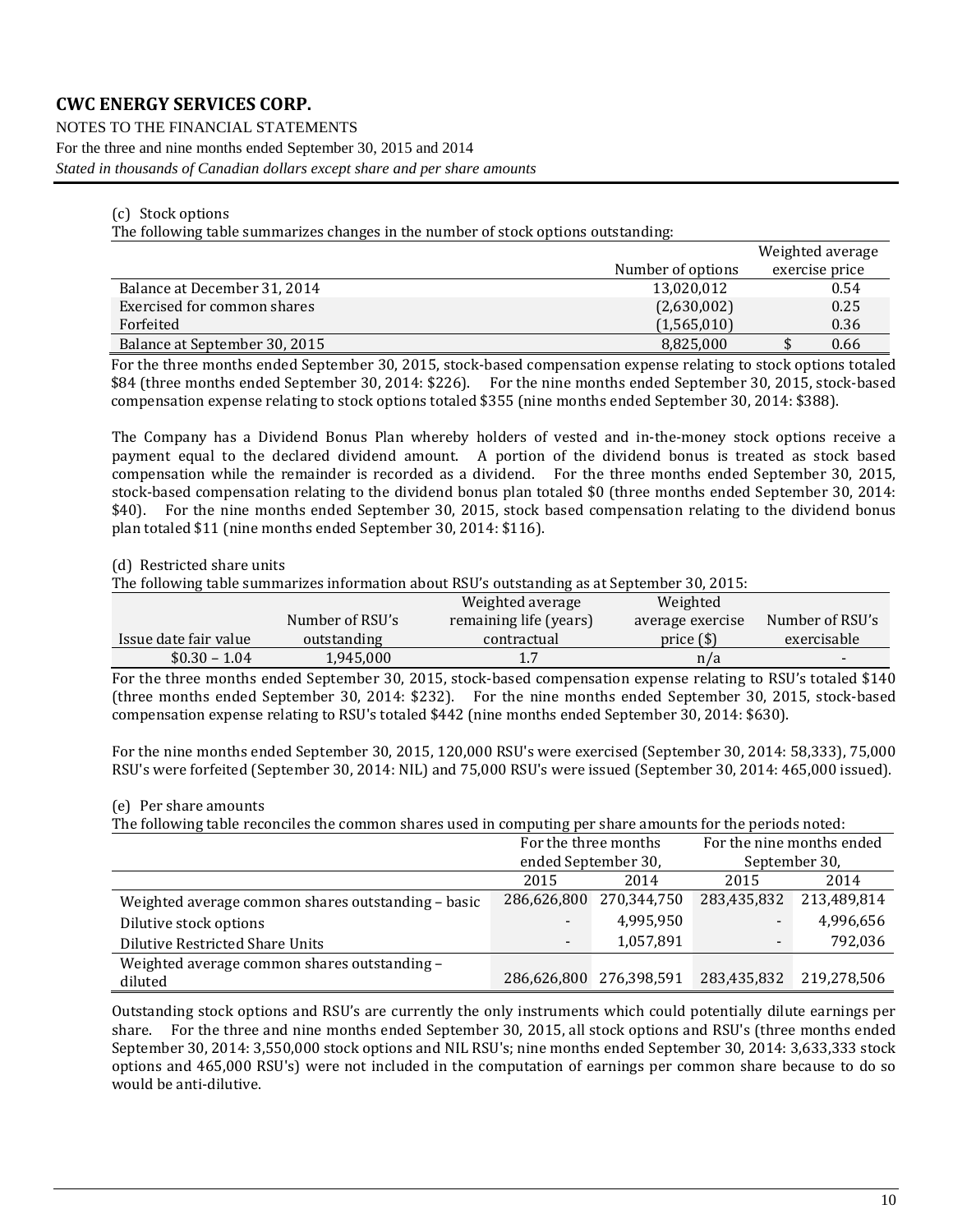NOTES TO THE FINANCIAL STATEMENTS For the three and nine months ended September 30, 2015 and 2014 *Stated in thousands of Canadian dollars except share and per share amounts*

#### (f) Dividends

On November 12, 2014, the Company declared dividends of \$0.0175 per common share that were paid on January 15, 2015, to shareholders of record on December 31, 2014.

On March 9, 2015, the Company declared dividends of \$0.005 per common share that were paid on April 15, 2015, to shareholders of record on March 31, 2015.

On May 13, 2015, the Company declared dividends of \$0.005 per common share that were paid on July 15, 2015, to shareholders of record on June 30, 2015.

On August 10, 2015, the Company declared dividends of \$0.0025 per common share that were paid on October 15, 2015, to shareholders of record on September 30, 2015.

The Company has a Dividend Reinvestment Plan ("DRIP") and Stock Dividend Program ("SDP") that provides eligible shareholders the opportunity to reinvest quarterly cash dividends into additional common shares at a discount. Common shares are issued from treasury at 95 percent of the five day volume-weighted average market price or purchased through the facilities of the TSX Venture Exchange. Eligible shareholders may elect to participate in the DRIP or SDP or continue to receive a cash dividend.

For the nine months ended September 30, 2015, 15,283,527 and 507,909 common shares were issued under the DRIP and SDP respectively.

### <span id="page-10-0"></span>**10. Income taxes**

In June 2015, the Alberta corporate tax rate was increased to 12 percent from 10 percent. As a result, the Company's deferred tax liability increased by \$1,545, with a corresponding increase to deferred tax expense in the period.

#### <span id="page-10-1"></span>**11. Supplemental cash flow information**

|                                           |                | For the three months ended | For the nine months ended |                |  |  |
|-------------------------------------------|----------------|----------------------------|---------------------------|----------------|--|--|
|                                           |                | September 30,              |                           | September 30,  |  |  |
|                                           | 2015           | 2014                       | 2015                      | 2014           |  |  |
| Change in non-cash working capital items: |                |                            |                           |                |  |  |
| Accounts receivable                       | (7, 594)<br>\$ | \$(10,229)                 | 17.209<br>\$              | (8, 343)<br>\$ |  |  |
| Inventory                                 | 34             | 13                         | 178                       | 42             |  |  |
| Prepaid expenses and deposits             | 355            | 64                         | 462                       | (273)          |  |  |
| Accounts payable and accrued liabilities  | (368)          | 2,757                      | (8,096)                   | 3.779          |  |  |
| Working capital acquired on acquisition   | $\blacksquare$ |                            | $\blacksquare$            | 10,638         |  |  |
|                                           | (7, 573)       | (7,395)                    | 9,753<br>\$               | 5,843          |  |  |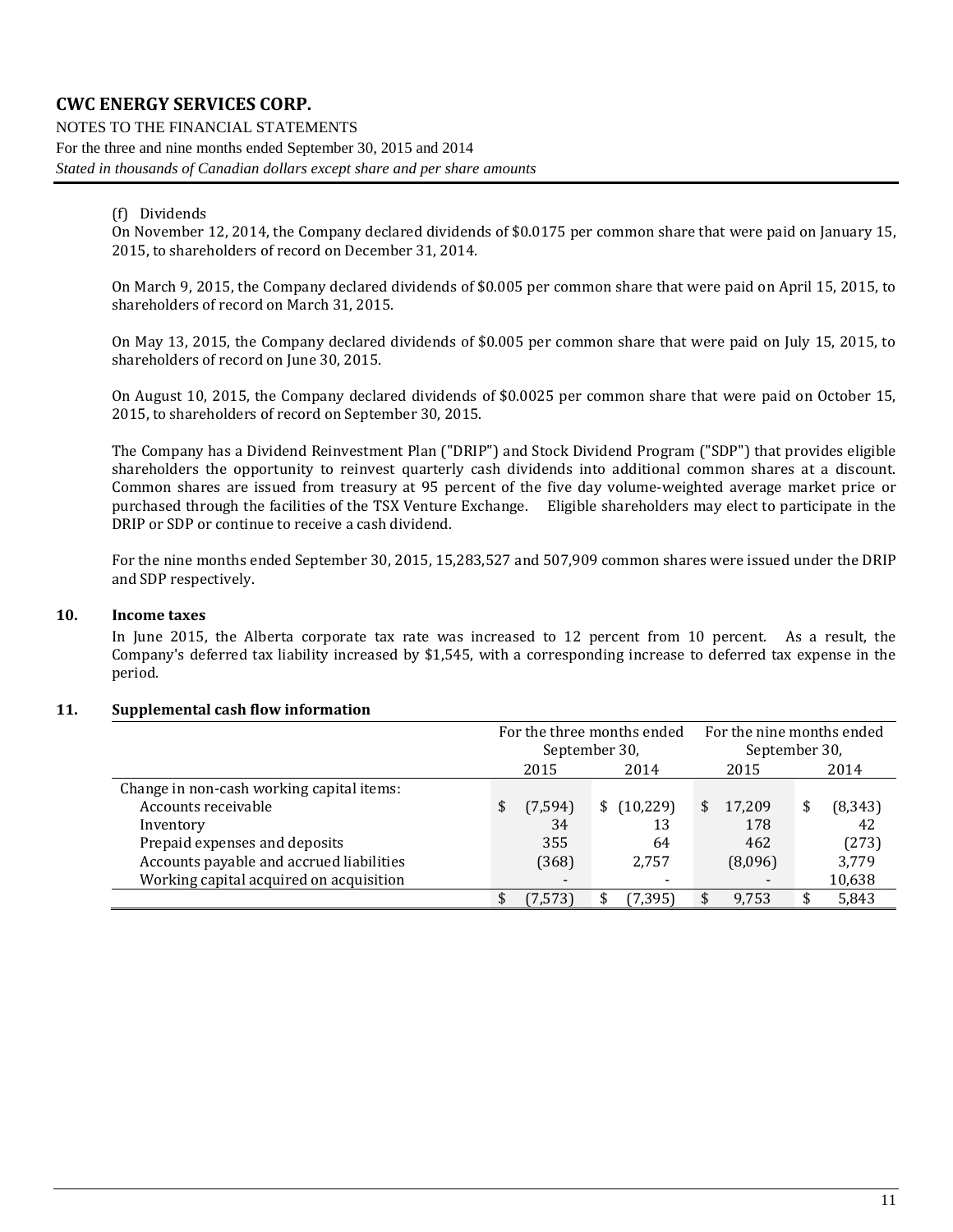NOTES TO THE FINANCIAL STATEMENTS For the three and nine months ended September 30, 2015 and 2014 *Stated in thousands of Canadian dollars except share and per share amounts*

### **12. Operating segments**

The Company operates in the Western Canadian oilfield service industry through its Contract Drilling and Production Services segments. The Contract Drilling segment provides drilling rigs and related ancillary equipment to oil and gas exploration and production companies. The Production Services segment provides well services to oil and gas exploration and production companies through the use of service rigs and coil tubing units.

Management uses net income before depreciation and income taxes ("segment profit") in management reports reviewed by key management personnel and the board of directors to measure performance at a segment basis. Segment profit is used to measure performance as management believes this is the most relevant measure in evaluating the results of our segments relative to each other and other entities that operate within the respective industries.

The Corporate segment captures general and administrative expenses associated with supporting each of the reporting segments operations, plus costs associated with being a public company. Also included in the Corporate segment is interest expense for debt servicing, income tax expense and other amounts not directly related to the two primary segments.

|                                                 | Contract    | <b>Production</b> |            |              |
|-------------------------------------------------|-------------|-------------------|------------|--------------|
| For the three months ended September 30, 2015   | drilling    | services          | Corporate  | Total        |
| Revenue                                         | 9,377<br>\$ | \$11,758          | S          | \$<br>21,135 |
|                                                 |             |                   |            |              |
| Direct operating expenses                       | 6,145       | 8,046             |            | 14,191       |
| Selling and administrative expenses             | 344         | 1,997             | 924        | 3,265        |
| Stock based compensation                        |             |                   | 234        | 234          |
| Finance costs                                   |             |                   | 545        | 545          |
| Impairment of goodwill and assets held for sale | 16,662      | 660               |            | 17,322       |
| Loss (gain) on disposal of equipment            | (96)        | 33                |            | (63)         |
| Net income (loss) before depreciation and taxes | (13, 678)   | 1,022             | (1,703)    | (14, 359)    |
| Depreciation                                    | 1,447       | 2,730             | <b>100</b> | 4,277        |
| Net loss before tax                             | (15, 125)   | (1,708)           | (1, 803)   | (18, 636)    |
| Deferred income tax expense                     |             |                   | (533)      | (533)        |
| Net loss                                        | (15, 125)   | (1,708)           | (1, 270)   | (18, 103)    |
|                                                 |             |                   |            |              |
| Capital expenditures                            | 946         | 375               | 15         | 1,336        |
| As at September 30, 2015                        |             |                   |            |              |
| Assets held for sale                            |             | 685               |            | 685          |
| Property and equipment                          | 100,865     | 112,731           | 338        | 213,934      |
| Intangibles                                     | 1,152       |                   |            | 1,152        |
| Goodwill                                        |             |                   |            |              |

The amounts related to each industry segment are as follows: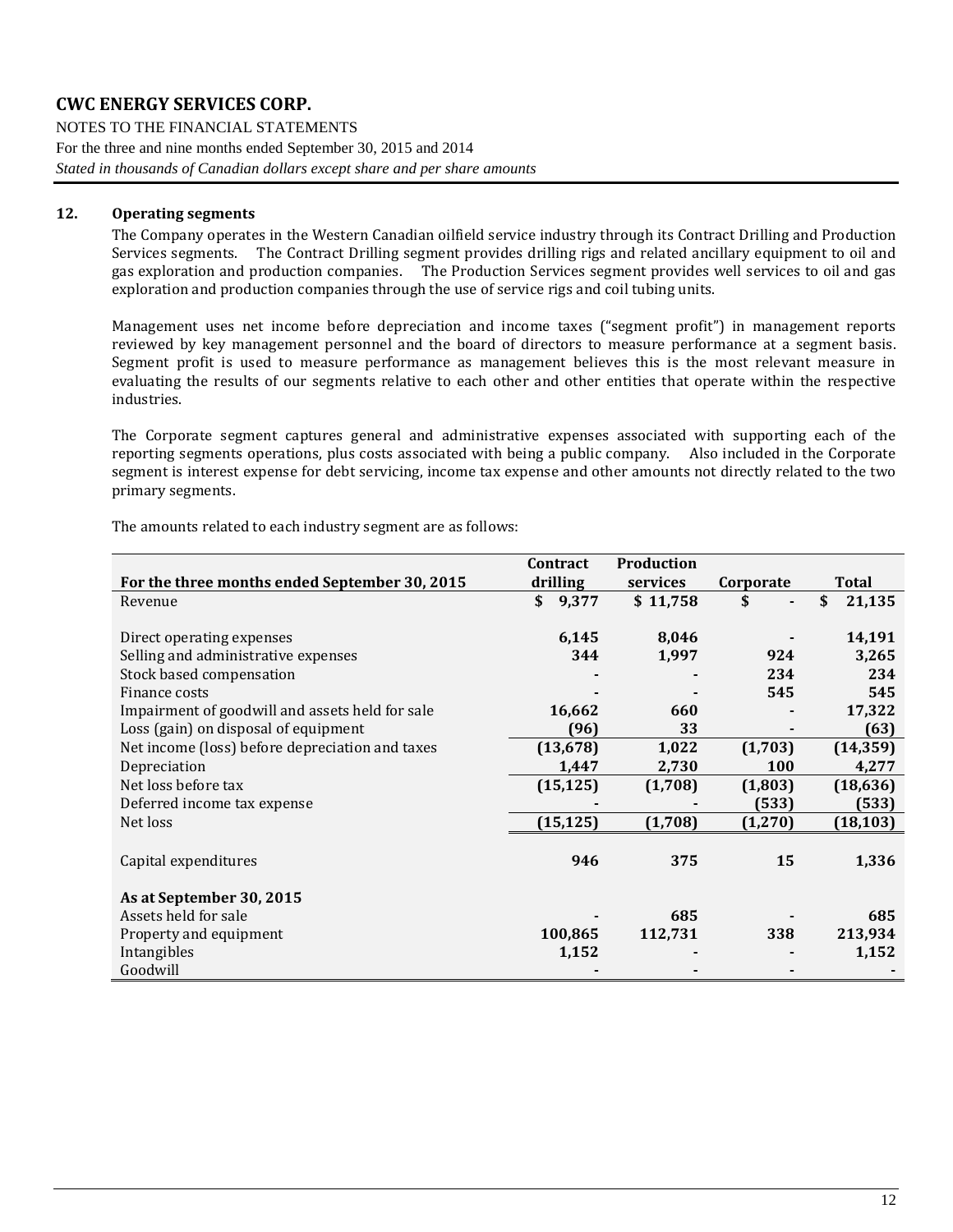NOTES TO THE FINANCIAL STATEMENTS

For the three and nine months ended September 30, 2015 and 2014

*Stated in thousands of Canadian dollars except share and per share amounts*

|                                                 | Contract | Production |           |              |
|-------------------------------------------------|----------|------------|-----------|--------------|
| For the three months ended September 30, 2014   | drilling | services   | Corporate | Total        |
| Revenue                                         | \$15,271 | \$23,575   |           | \$<br>38,846 |
|                                                 |          |            |           |              |
| Direct operating expenses                       | 9,028    | 15,328     |           | 24,356       |
| Selling and administrative expenses             | 365      | 2,483      | 1,756     | 4,604        |
| Stock based compensation                        |          |            | 498       | 498          |
| Finance costs                                   |          |            | 588       | 588          |
| Gain on disposal of equipment                   |          |            | (129)     | (129)        |
| Net income (loss) before depreciation and taxes | 5,878    | 5,764      | (2,713)   | 8,929        |
| Depreciation                                    | 2,124    | 3,484      | 100       | 5,708        |
| Net income (loss) before tax                    | 3,754    | 2,280      | (2,813)   | 3,221        |
| Deferred income tax recovery                    |          |            | 975       | 975          |
| Net income (loss)                               | 3,754    | 2,280      | (3,788)   | 2,246        |
| Capital expenditures                            | 5,473    | 6,742      | 29        | 12,244       |
| As at September 30, 2014                        |          |            |           |              |
| Property and equipment                          | 97,287   | 117,608    | 338       | 215,233      |
| Intangibles                                     | 1,470    |            |           | 1,470        |
| Goodwill                                        | 37,528   |            |           | 37,528       |

|                                                 | <b>Contract</b> | Production |                      |           |
|-------------------------------------------------|-----------------|------------|----------------------|-----------|
| For the nine months ended September 30, 2015    | drilling        | services   | Corporate            | Total     |
| Revenue                                         | \$22,989        | \$39,484   | \$<br>$\blacksquare$ | 62,473    |
|                                                 |                 |            |                      |           |
| Direct operating expenses                       | 14,479          | 27,642     |                      | 42,121    |
| Selling and administrative expenses             | 943             | 6,075      | 3,624                | 10,642    |
| Stock based compensation                        |                 |            | 808                  | 808       |
| Finance costs                                   |                 |            | 1,644                | 1,644     |
| Impairment of goodwill and assets held for sale | 16,662          | 660        |                      | 17,322    |
| Loss (gain) on disposal of equipment            | 194             | 56         |                      | 251       |
| Net income (loss) before depreciation and taxes | (9, 289)        | 5,051      | (6,077)              | (10, 315) |
| Depreciation                                    | 3,293           | 8,365      | 81                   | 11,739    |
| Net income (loss) before tax                    | (12, 582)       | (3, 314)   | (6, 158)             | (22, 054) |
| Deferred income tax expense                     |                 |            | 305                  | 305       |
| Net income (loss)                               | (12, 582)       | (3, 314)   | (6, 463)             | (22, 359) |
|                                                 |                 |            |                      |           |
| Capital expenditures                            | 4.207           | 4.284      | 25                   | 8.516     |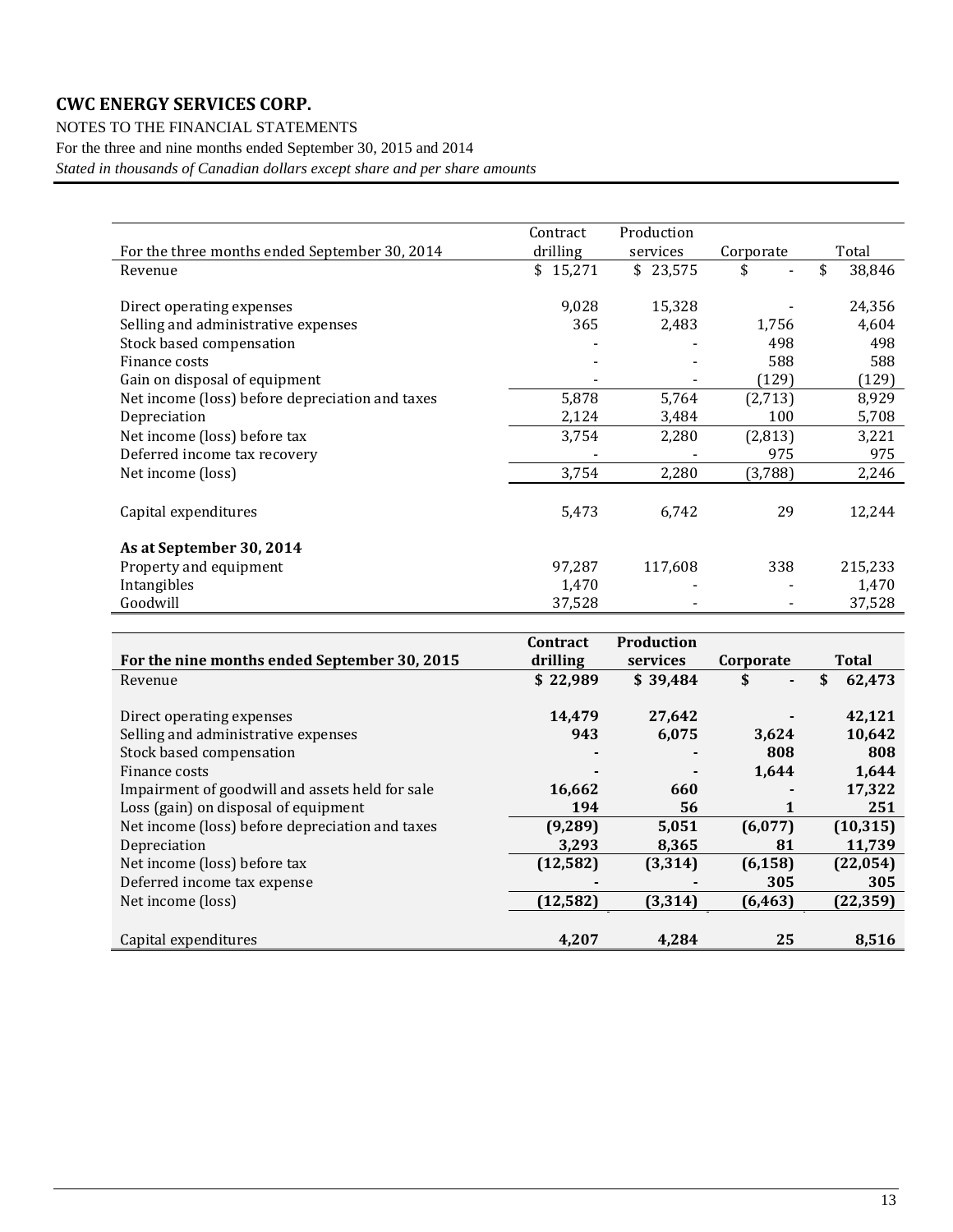NOTES TO THE FINANCIAL STATEMENTS

For the three and nine months ended September 30, 2015 and 2014

*Stated in thousands of Canadian dollars except share and per share amounts*

|                                                 | Contract | Production |           |        |
|-------------------------------------------------|----------|------------|-----------|--------|
| For the nine months ended September 30, 2014    | drilling | services   | Corporate | Total  |
| Revenue                                         | \$18,510 | \$79,197   | \$        | 97,707 |
|                                                 |          |            |           |        |
| Direct operating expenses                       | 11,363   | 53,532     |           | 64,895 |
| Selling and administrative expenses             | 575      | 7,382      | 4,337     | 12,294 |
| Stock based compensation                        |          |            | 1,135     | 1,135  |
| Finance costs                                   |          |            | 1,554     | 1,554  |
| <b>Transaction costs</b>                        |          |            | 788       | 788    |
| Gain on disposal of equipment                   |          |            | (242)     | (242)  |
| Net income (loss) before depreciation and taxes | 6,572    | 18,283     | (7, 572)  | 17,283 |
| Depreciation                                    | 2,602    | 10,815     | 377       | 13,794 |
| Net income (loss) before tax                    | 3,970    | 7,468      | (7, 949)  | 3,489  |
| Deferred income tax expense                     |          |            | 1,180     | 1,180  |
| Net income (loss)                               | 3,970    | 7,468      | (9, 129)  | 2,309  |
|                                                 |          |            |           |        |
| Capital expenditures                            | 7,276    | 12,399     | 79        | 19,754 |

### <span id="page-13-0"></span>**13. Expenses by nature**

| For the three months<br>ended September 30,<br>2015 | Direct<br>operating<br>expenses | Selling and<br>administrative<br>expenses and<br>transaction costs | Stock based<br>compensation | Finance<br>costs               | Depreciation<br>and<br>amortization<br>expense | (Gain)<br>on sale<br>of equip-<br>ment | Impairment<br>of goodwill<br>and assets<br>held for sale | Total    |
|-----------------------------------------------------|---------------------------------|--------------------------------------------------------------------|-----------------------------|--------------------------------|------------------------------------------------|----------------------------------------|----------------------------------------------------------|----------|
| Personnel expenses                                  | \$9,413                         | \$2,063                                                            | \$234                       | \$<br>$\overline{\phantom{a}}$ | \$                                             | \$                                     | $\qquad \qquad \blacksquare$                             | \$11,710 |
| Termination expenses                                | 9                               | 65                                                                 |                             |                                |                                                |                                        |                                                          | 74       |
| Other operating                                     |                                 |                                                                    |                             |                                |                                                |                                        |                                                          |          |
| expenses <sup>(1)</sup>                             | 4,769                           |                                                                    |                             |                                |                                                |                                        |                                                          | 4,769    |
| Other selling and                                   |                                 |                                                                    |                             |                                |                                                |                                        |                                                          |          |
| administrative                                      |                                 |                                                                    |                             |                                |                                                |                                        |                                                          |          |
| expenses                                            |                                 | 640                                                                |                             |                                |                                                |                                        |                                                          | 640      |
| Bad debt (recovery)                                 |                                 | (80)                                                               |                             |                                |                                                |                                        |                                                          | (80)     |
| <b>Facility expenses</b>                            |                                 | 577                                                                |                             |                                |                                                |                                        |                                                          | 577      |
| Depreciation expense                                |                                 |                                                                    |                             |                                | 4,277                                          |                                        |                                                          | 4,277    |
| Finance costs                                       |                                 |                                                                    |                             | 545                            |                                                |                                        |                                                          | 545      |
| (Gain) on disposal of                               |                                 |                                                                    |                             |                                |                                                |                                        |                                                          |          |
| equipment                                           |                                 |                                                                    |                             |                                |                                                | (63)                                   |                                                          | (63)     |
| Impairment of                                       |                                 |                                                                    |                             |                                |                                                |                                        |                                                          |          |
| goodwill and assets                                 |                                 |                                                                    |                             |                                |                                                |                                        |                                                          |          |
| held for sale                                       |                                 |                                                                    |                             |                                |                                                |                                        | 17,322                                                   | 17,322   |
| Total                                               | \$14,191                        | \$3,265                                                            | \$234                       | \$545                          | \$4,277                                        | (63)<br>\$                             | \$17,322                                                 | \$39.771 |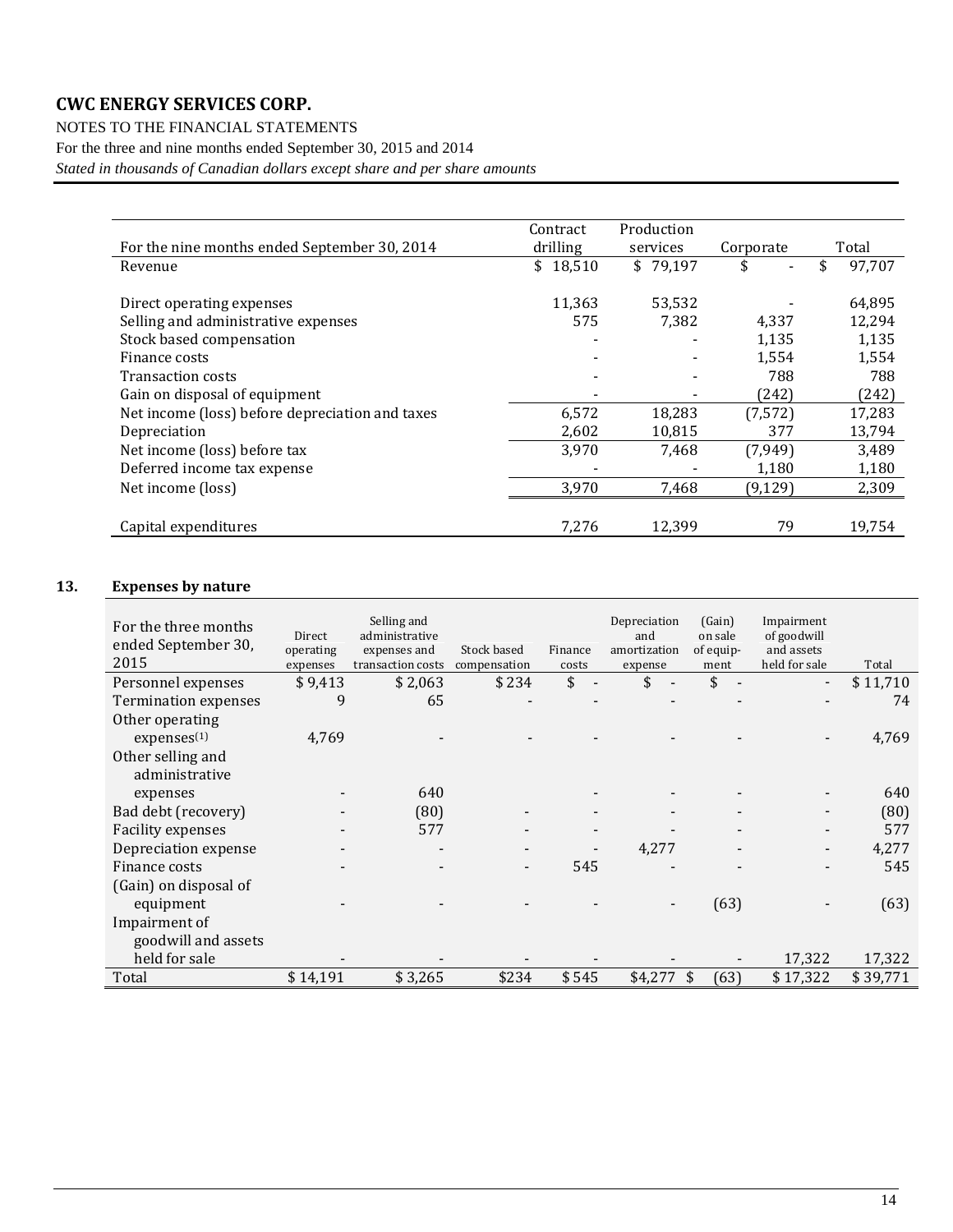NOTES TO THE FINANCIAL STATEMENTS For the three and nine months ended September 30, 2015 and 2014 *Stated in thousands of Canadian dollars except share and per share amounts*

| For the three months<br>ended September 30,<br>2014 | Direct<br>operating<br>expenses | Selling and<br>administrative<br>expenses and<br>transaction costs |         | Stock based<br>compensation | Finance<br>costs | Depreciation<br>and<br>amortization<br>expense | (Gain)<br>on sale<br>of equip-<br>ment | Total        |  |
|-----------------------------------------------------|---------------------------------|--------------------------------------------------------------------|---------|-----------------------------|------------------|------------------------------------------------|----------------------------------------|--------------|--|
| Personnel expenses                                  | \$15,700                        | \$                                                                 | 2,744   | \$498                       | \$               | \$                                             | \$<br>$\blacksquare$                   | 18,942<br>\$ |  |
| Other operating                                     |                                 |                                                                    |         |                             |                  |                                                |                                        |              |  |
| expenses <sup>(1)</sup>                             | 8,656                           |                                                                    |         |                             |                  |                                                |                                        | 8,656        |  |
| Other selling and                                   |                                 |                                                                    |         |                             |                  |                                                |                                        |              |  |
| administrative                                      |                                 |                                                                    |         |                             |                  |                                                |                                        |              |  |
| expenses                                            |                                 |                                                                    | 1,292   |                             |                  |                                                |                                        | 1,292        |  |
| <b>Facility expenses</b>                            |                                 |                                                                    | 568     |                             |                  |                                                |                                        | 568          |  |
| Depreciation expense                                |                                 |                                                                    |         |                             |                  | 5,708                                          |                                        | 5,708        |  |
| <b>Transaction costs</b>                            |                                 |                                                                    |         |                             |                  |                                                |                                        |              |  |
| Finance costs                                       |                                 |                                                                    |         |                             | 588              |                                                |                                        | 588          |  |
| (Gain) on sale of                                   |                                 |                                                                    |         |                             |                  |                                                |                                        |              |  |
| equipment                                           |                                 |                                                                    |         |                             |                  |                                                | (129)                                  | (129)        |  |
| Total                                               | \$24,356                        |                                                                    | \$4,604 | \$498                       | \$588            | \$5,708                                        | \$(129)                                | \$35,625     |  |

| For the nine<br>months ended<br>September 30, | Direct<br>operating | Selling and<br>administrative | Stock based  | Finance | Depreciation<br>and<br>amortization | Loss on<br>sale of | Impairment<br>of goodwill<br>and assets |              |
|-----------------------------------------------|---------------------|-------------------------------|--------------|---------|-------------------------------------|--------------------|-----------------------------------------|--------------|
| 2015                                          | expenses            | expenses                      | compensation | costs   | expense                             | equipment          | held for sale                           | Total        |
| Personnel                                     |                     |                               |              |         |                                     |                    |                                         |              |
| expenses                                      | \$27,422            | \$5,974                       | \$<br>808    | \$      | \$                                  | \$                 | \$                                      | \$<br>34,204 |
| Termination                                   |                     |                               |              |         |                                     |                    |                                         |              |
| expenses                                      | 29                  | 302                           |              |         |                                     |                    |                                         | 331          |
| Other operating                               |                     |                               |              |         |                                     |                    |                                         |              |
| express <sup>(1)</sup>                        | 14,670              |                               |              |         |                                     |                    |                                         | 14,670       |
| Other selling and<br>administrative           |                     |                               |              |         |                                     |                    |                                         |              |
| expenses                                      |                     | 2,363                         |              |         |                                     |                    |                                         | 2,363        |
| Bad debt                                      |                     | 210                           |              |         |                                     |                    |                                         | 210          |
| Facility expenses                             |                     | 1,793                         |              |         |                                     |                    |                                         | 1,793        |
| Depreciation                                  |                     |                               |              |         |                                     |                    |                                         |              |
| expense                                       |                     |                               |              |         | 11,739                              |                    |                                         | 11,739       |
| Finance costs                                 |                     |                               |              | 1,644   |                                     |                    |                                         | 1,644        |
| Loss on sale of                               |                     |                               |              |         |                                     |                    |                                         |              |
| equipment                                     |                     |                               |              |         |                                     | 251                |                                         | 251          |
| Impairment of                                 |                     |                               |              |         |                                     |                    |                                         |              |
| goodwill and                                  |                     |                               |              |         |                                     |                    |                                         |              |
| assets held for                               |                     |                               |              |         |                                     |                    |                                         |              |
| sale                                          |                     |                               |              |         |                                     |                    | 17,322                                  | 17,322       |
| Total                                         | \$42,121            | \$10,642                      | \$<br>808    | \$1,644 | \$11,739                            | \$<br>251          | 17,322                                  | \$<br>84,527 |